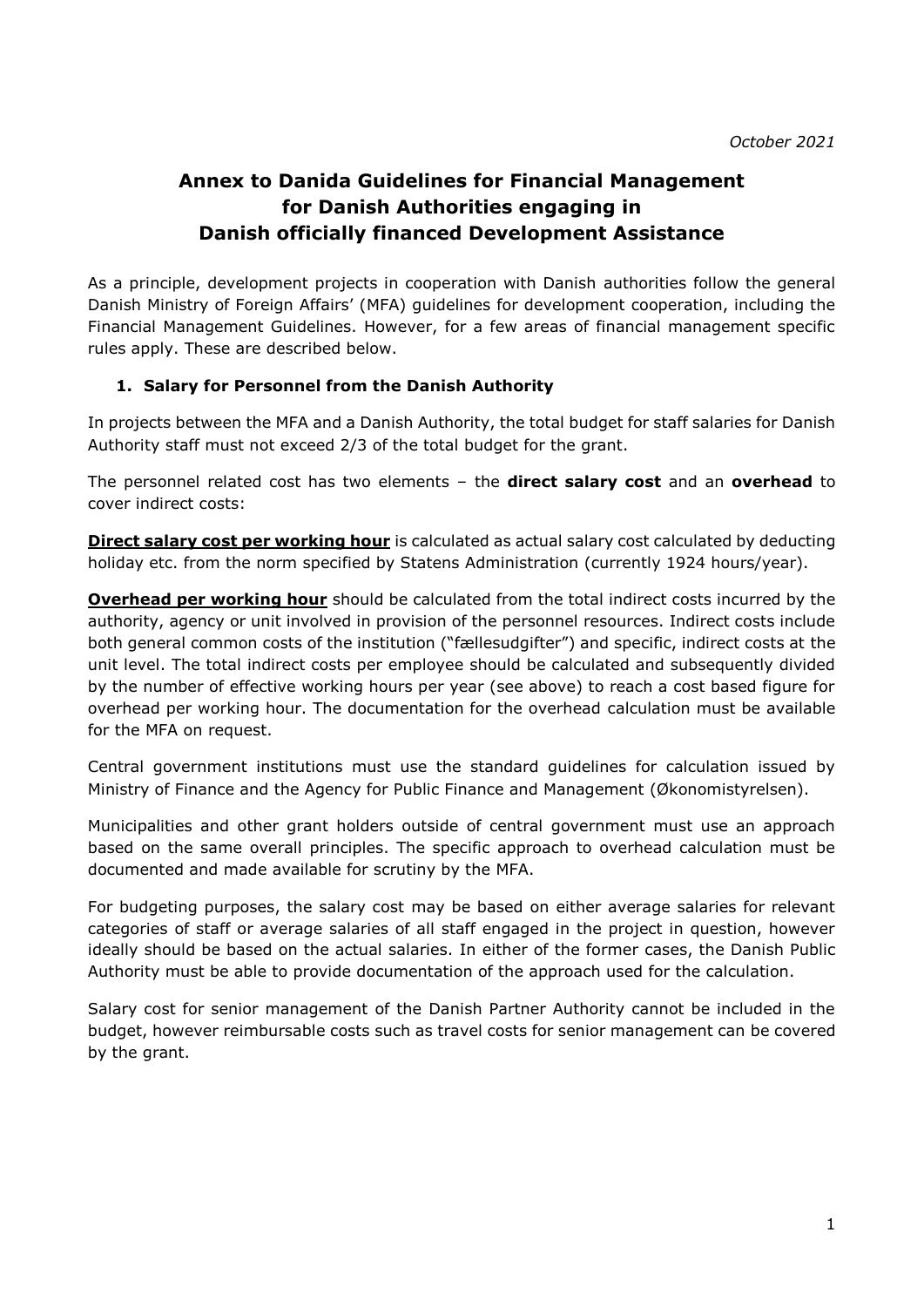# **2. Time registration and accounting for use of staff from the Danish Institution(s)**

Danish partner authorities must be able to document upon request that a minimum of 50 % of working hours spent in the project has been in direct interaction with partner staff (e.g. in relation with study tours, meetings, videoconferences, training courses etc.) Travel time spent by the Danish Public Authority on missions to the partner country may be counted as Time With Partner (TWP).

All travel should adhere to rules from the Agency for Public Finance and Management (Økonomistyrelsen) which can be found on the following link:

[http://pav.perst.dk/Publikation/Arbejdstidsregler%20mv/Tjenestemaend/Arbejdstidsopgoerels](https://urldefense.proofpoint.com/v2/url?u=http-3A__pav.perst.dk_Publikation_Arbejdstidsregler-2520mv_Tjenestemaend_Arbejdstidsopgoerelsen.aspx&d=DQMFAw&c=TetzAZAhVSko12xaT-KIa3n01u3Wp4WIyD-BXEVx9_hZ47o99lwGOl4RKAkT0Qeu&r=xuDgu2_YTdEXv4hVKxmEvA&m=ItVkZNsWOmR6HRIgG6-M8HXFQOnUCRsEQF5x6ZbcBXA&s=xXxMulHbipF2w9caAnUlBhS6uBGXm6SSO5xPT4ues9o&e=) [en.aspx](https://urldefense.proofpoint.com/v2/url?u=http-3A__pav.perst.dk_Publikation_Arbejdstidsregler-2520mv_Tjenestemaend_Arbejdstidsopgoerelsen.aspx&d=DQMFAw&c=TetzAZAhVSko12xaT-KIa3n01u3Wp4WIyD-BXEVx9_hZ47o99lwGOl4RKAkT0Qeu&r=xuDgu2_YTdEXv4hVKxmEvA&m=ItVkZNsWOmR6HRIgG6-M8HXFQOnUCRsEQF5x6ZbcBXA&s=xXxMulHbipF2w9caAnUlBhS6uBGXm6SSO5xPT4ues9o&e=)

The MFA will reimburse extra costs for staff entitled to compensation for overtime according to the rules applying for the institution and employee in question.

# **3. Travel costs**

Per diem rates and accommodation for Danish staff must follow the general regulations for per diem and hotels issued by the Agency for Public Finance and Management (Økonomistyrelsen).

The travel rules of the Danish Authority must be adhered to.

# **4. Activities with local partner**

Local travel, accommodation and per diem for staff of the national level partner institutions for activities in the partner country should be covered from the budget of the partner institution – this is seen as an important sign of the commitment of the partners. However, travel costs, accommodation and per diem can be included, when there is a need to involve staff from for example decentral local authorities, NGO's, representatives from local communities as participants in workshops and training.

## **5. Local and International Consultancies**

Up to 30% of the total budget can be used for external local or international consultants. The essence of these types of development projects is, however, the building of strong relations between the Danish Authority and their counterparts in the partner country through peer-topeer cooperation. The first choice should always be in-house staff and the use of external consultants should be limited as much as possible.

In some cases, it will be relevant to involve public entities, which cannot be considered in-house by the Danish Public Authority, through a consultancy agreement. This could be independent government institutions not covered by rules about public tender processes. Such arrangements with organisations, which can be considered publicly mandated bodies should be budgeted as consultancies, but will not count as part of the maximum 30% budget ceiling for consultancies. Similarly, expenses for necessary translation and interpretation will be considered outside of the ceiling.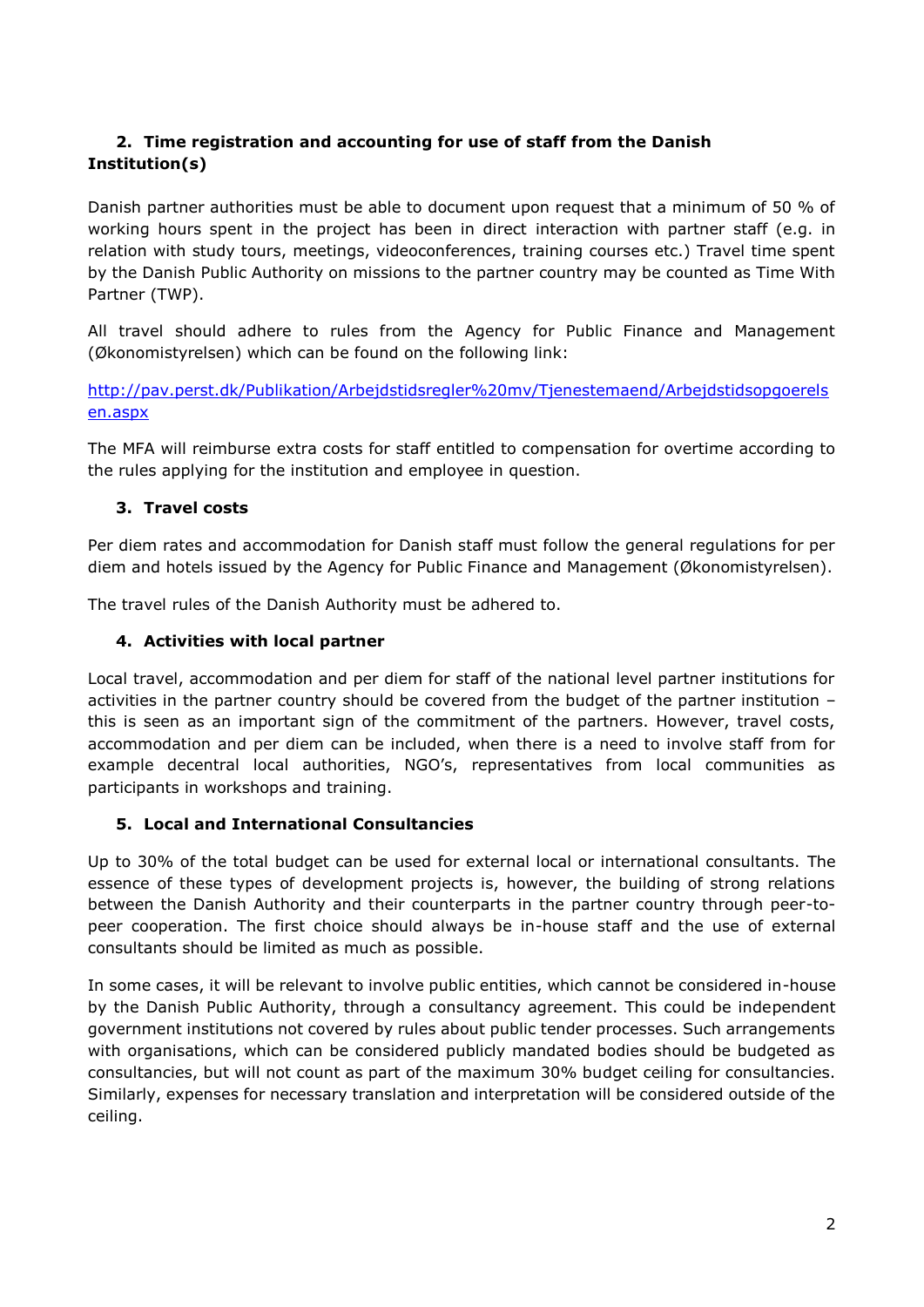## **6. Administrative Support from the Embassy**

The Embassy may facilitate implementation of the SSC Project by providing limited administrative support in cases, where direct management from the Danish Public Authority is impossible or overly complicated. This could for instance be payment of bills or management of petty cash in local currency for later reimbursement by the Danish Public Authority, but procedures must be clearly defined and agreed in writing between the Danish Public Authority and the embassy.

In some cases, the Danish Public Authority may wish to delegate the responsibility for parts of the funding to the embassy. This should only take place for limited and well-defined tasks with a clear budget and based on a clear agreement between the Danish Public Authority and the embassy. Examples could be contracting local consultants or implementation of specific activities in the partner country (demonstration projects, workshops etc.), where the embassy may be better placed to plan, manage and pay for the activities within a predefined budget. The embassy would be obliged to forward a full account for the delegated funds to the Danish Public Authority. Still, the overall accounting responsibility would be at the Danish Public Authority, as would the responsibility for the activity.

The Embassy may submit a request to the MFA (R-direkte) for funds covering a local half-time Programme Officer position per Sector Counsellor. The local Programme Officer can support the implementation of project activities.

## **7. Administrative costs**

As the personnel related cost has two elements – the **direct salary cost** and an **overhead** to cover indirect costs, no additional administrative percentage can be included in the budget.

## **8. Accounting and Auditing**

The grant holder (i.e. the Danish Public Authority) carries the full responsibility for accounting and auditing according to Danish law. State institutions are responsible towards the Danish National Auditors, while municipalities are audited by external, private auditing companies.

The MFA has an oversight responsibility ("tilsynspligt"). The oversight responsibility is limited to ensuring that the funds have been used according to the approved budgets.

## **8.1 Annual Accounts**

Whereas Danida normally accepts 6 months for delivery of the annual accounts, for cooperation with Danish authorities the deadline is 3 months after year end.

Annual accounts must be signed by the project manager and the finance officer and include a management statement ("ledelsespåtegning").

Two different procedures apply for the annual accounts and the management statement:

**Central Government institutions** covered by the Auditor General (Rigsrevisionen) must provide a management statement ("ledelsespåtegning") with the following text in Danish:

## *"Ledelsespåtegning:*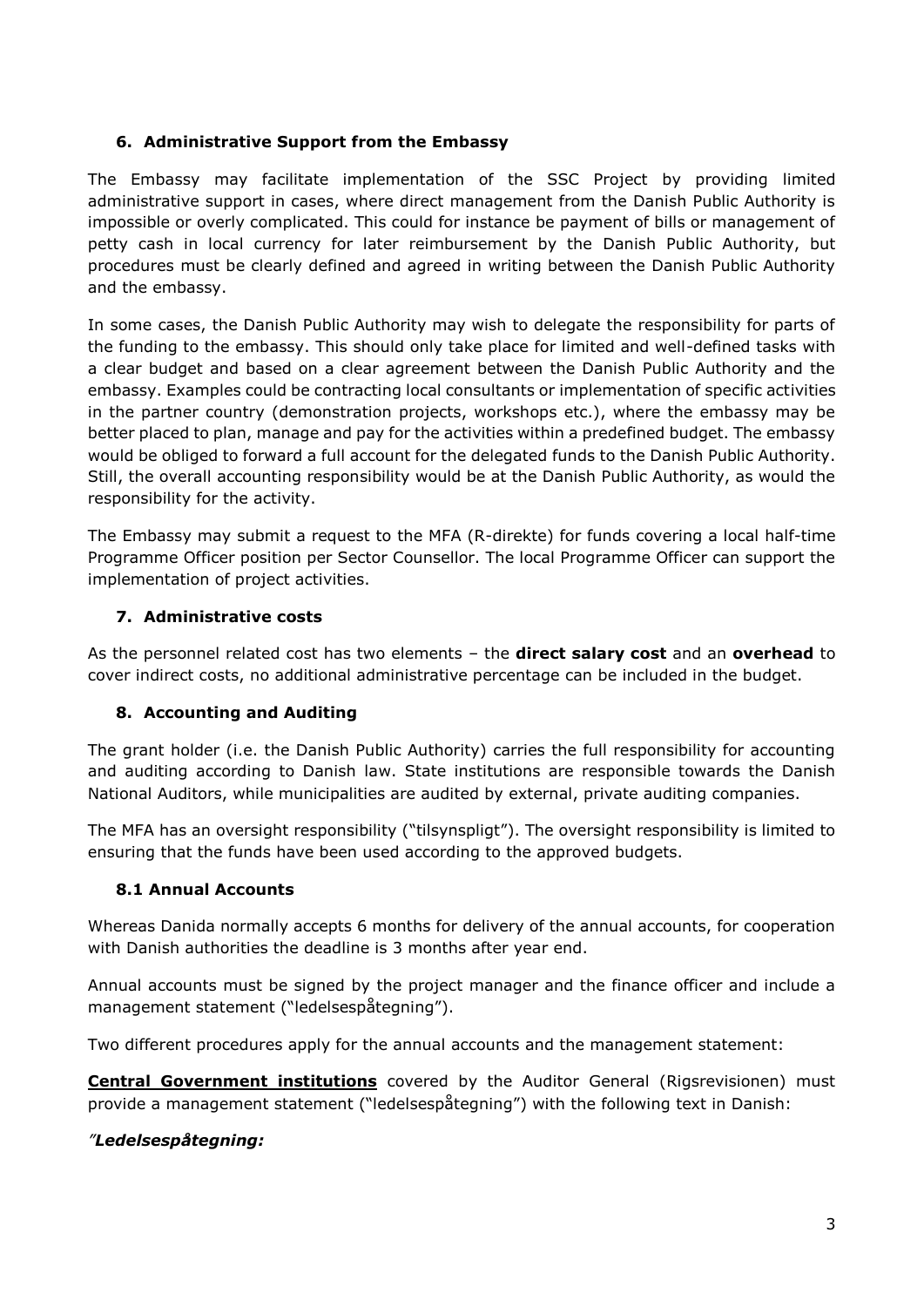*Regnskabet for projektet [projektets navn og F2 nr] bliver ikke særskilt revideret af Rigsrevisionen, men derimod reviderer Rigsrevisionen [institutionens navn] regnskab.*

*På [institutionens navn] vegne kan jeg som økonomiansvarlig erklære, at regnskabet er opstillet efter de retningslinjer, der er anført i Udenrigsministeriets tilsagnsskrivelse, og at regnskabet i øvrigt stemmer overens med det godkendte budget.*

*Jeg har endvidere påset, at der foreligger projektrelateret bilagsmateriale til dokumentation for de i projektregnskabet anførte udgiftsposter, og at intet bilag udviser omkostninger, der ikke kan føres tilbage til de af Udenrigsministeriet godkendte budgetposter.*

*[sted, dato, navn og stillingsbetegnelse]"*

**Municipalities and other grant holders outside central Government** are usually audited by private auditor companies. An annual financial statement stating total income and expenses following the format of the approved budget must be provided. An audit report is not needed, but the funding received from the Ministry of Foreign Affairs should be reflected in the annual audited financial report of the municipality as an income and an overall expense corresponding to the expenses recorded in the project accounts.

The financial statement must include a management statement ("ledelsespåtegning") with the following text in Danish:

# *"Ledelsespåtegning:*

*Årsregnskabet for projektet [projektets navn og F2 nr] bliver ikke særskilt revideret, men derimod reviderer [navn på ekstern revisor] det samlede regnskab for [myndighedens navn].*

*På vegne af [myndighedens navn] kan jeg som økonomiansvarlig erklære, at regnskabet er opstillet efter de retningslinjer, der er anført i Udenrigsministeriets tilsagnsskrivelse, og at regnskabet i øvrigt stemmer overens med det godkendte budget.*

*Jeg har endvidere påset, at der foreligger projektrelateret bilagsmateriale til dokumentation for de i projektregnskabet anførte udgiftsposter, og at intet bilag udviser omkostninger, der ikke kan føres tilbage til de af Udenrigsministeriet godkendte budgetposter.*

*[sted, dato, navn og stillingsbetegnelse og underskrift]"*

# **8.2 Final Accounts and Audit**

Two different procedures apply for final accounts and audits:

**Central Government institutions** covered by the Auditor General (Rigsrevisionen): The final statement of accounts should be signed by the project manager and the responsible finance officer responsible for the accounts and include a management statement ("ledelsespåtegning") with the following text in Danish:

*"Ledelsespåtegning*